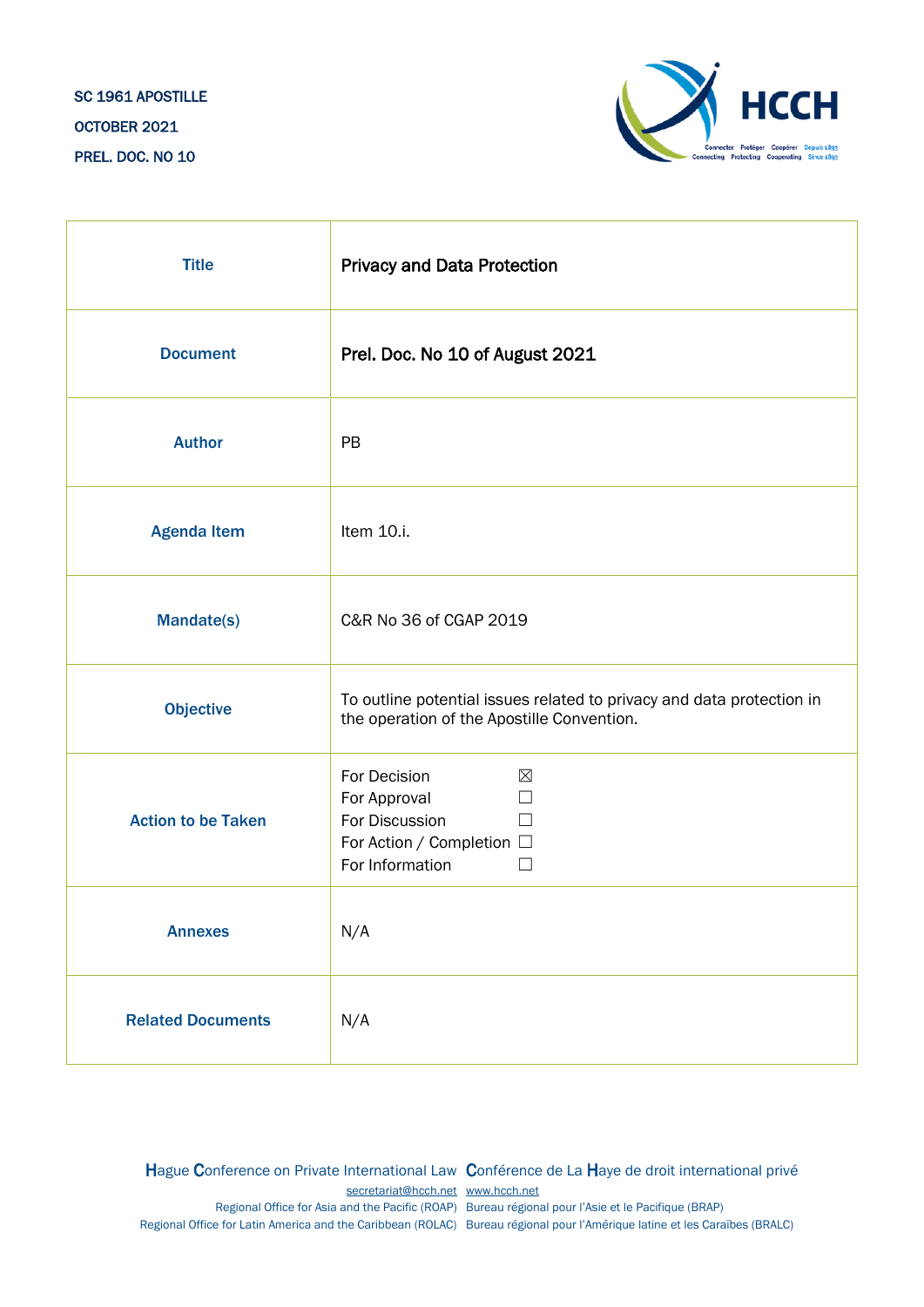## **Table of Contents**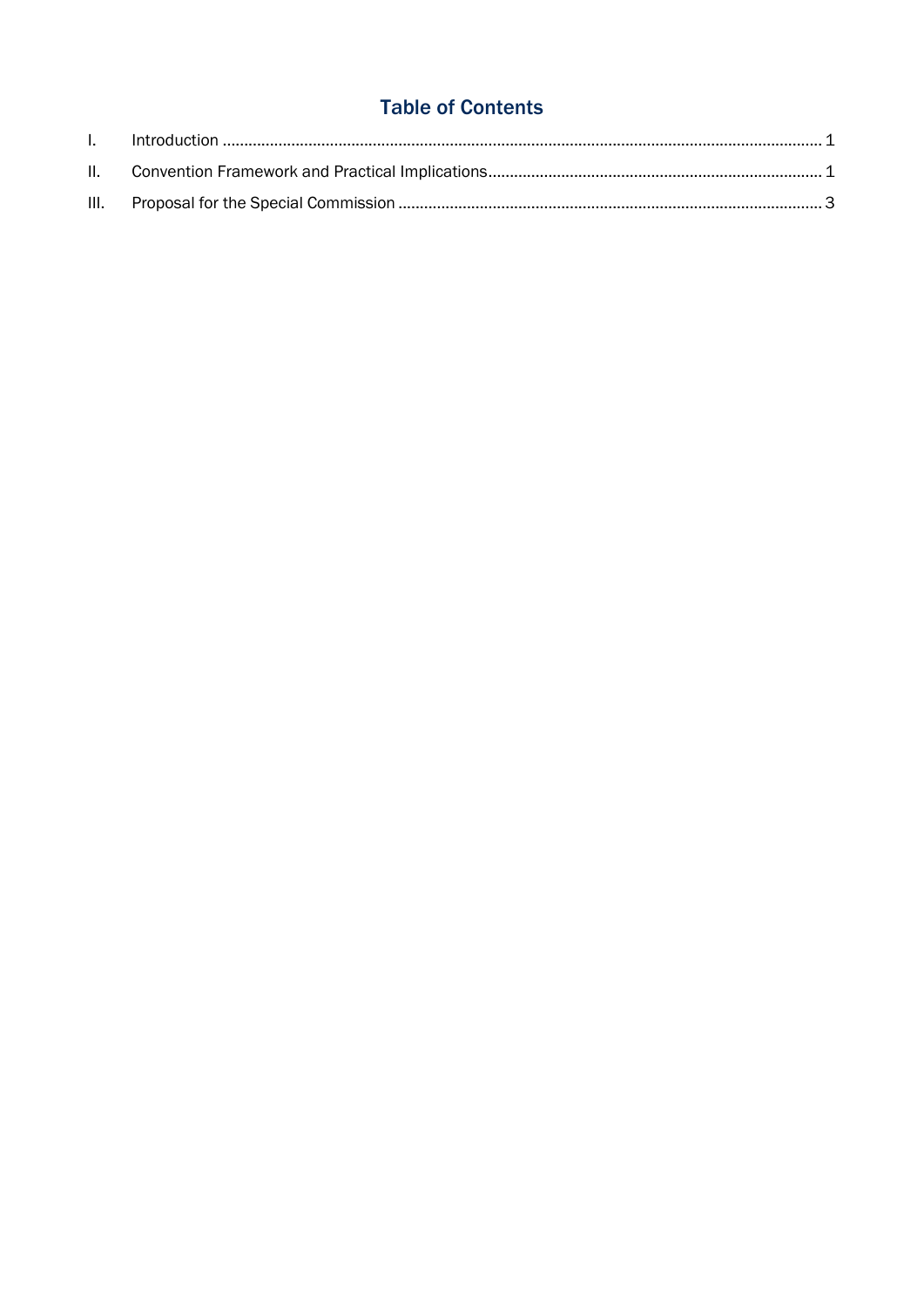# Privacy and Data Protection

#### <span id="page-2-0"></span>I. Introduction

- 1 When the Apostille Convention was drafted, the complex issues of privacy and data protection facing the global community today could not have been contemplated. Our increased reliance on information technology continues to generate unprecedented levels of data, all of which must be collected, processed, and retained. This has driven enhanced regulatory frameworks for privacy and new regulatory schemes relating to data protection and retention. 1
- 2 These legal and technological trends affect all sectors and disciplines, and the operation of the Apostille Convention is no exception. These developments are particularly relevant in the context of the electronic Apostille Programme (e-APP), as data is collected, processed, and retained in a digital form when issuing e-Apostilles and maintaining e-Registers.
- 3 During the May 2021 meeting of the Experts' Group on the e-APP and New Technologies, the Group discussed privacy and data protection in relation to the e-APP and noted that the potential interaction of regulatory frameworks with the provisions of the Convention may merit further discussion by the Special Commission. 2
- 4 While recognising that compliance with both the Convention and applicable regulatory frameworks remains the responsibility and prerogative of individual Contracting Parties, this document outlines a number of matters to be considered at each stage of the Apostille issuance and verification process.

### <span id="page-2-1"></span>II. Convention Framework and Practical Implications

- 5 An Apostille Certificate does not itself contain any personal information. All 10 numbered standard informational items are related to the underlying document and the certifying authority. However, the issuance process naturally requires some additional data to be collected, which may give rise to some privacy and data protection issues.
- 6 To issue an Apostille under Article 3, the Competent Authority collects information from the applicant, both of a personal nature and in relation to the public document to be apostillised. While it is the discretion of the Competent Authority to determine how this is done, the collection, processing, and retention of data may be governed by data protection regimes, irrespective of whether applications are made electronically or in hard copy.
- 7 To certify the origin of the underlying public document, most Competent Authorities use a database of sample signatures, seals, and stamps, against which the origin of the public document can be verified.<sup>3</sup> Any personal information about the signatory stored for this purpose would typically only be in relation to those acting in an official capacity and is therefore unlikely to give rise to privacy or data protection issues.
- 8 Once issued, an Apostille should not be shared with persons other than the applicant. For in person applications, this may involve verification of the identity of the applicant. In an electronic context, this may involve securely delivery or transmission.

<sup>1</sup> See, *e.g.*, Regulation (EU) 2016/679 of the European Parliament and of the Council of 27 April 2016 on the protection of natural persons with regard to the processing of personal data and on the free movement of such data, and repealing Directive 95/46/EC (General Data Protection Regulation) (European Union).

<sup>2</sup> See Prel. Doc. No 6 of May 2021, "Report from the Chair on the Experts' Group on the e-APP and New Technologies", Annex I, para. 12.

<sup>3</sup> See Prel. Doc. No 2 of August 2021, "Summary of Responses to the Apostille Questionnaire", paras 26 *et seq*.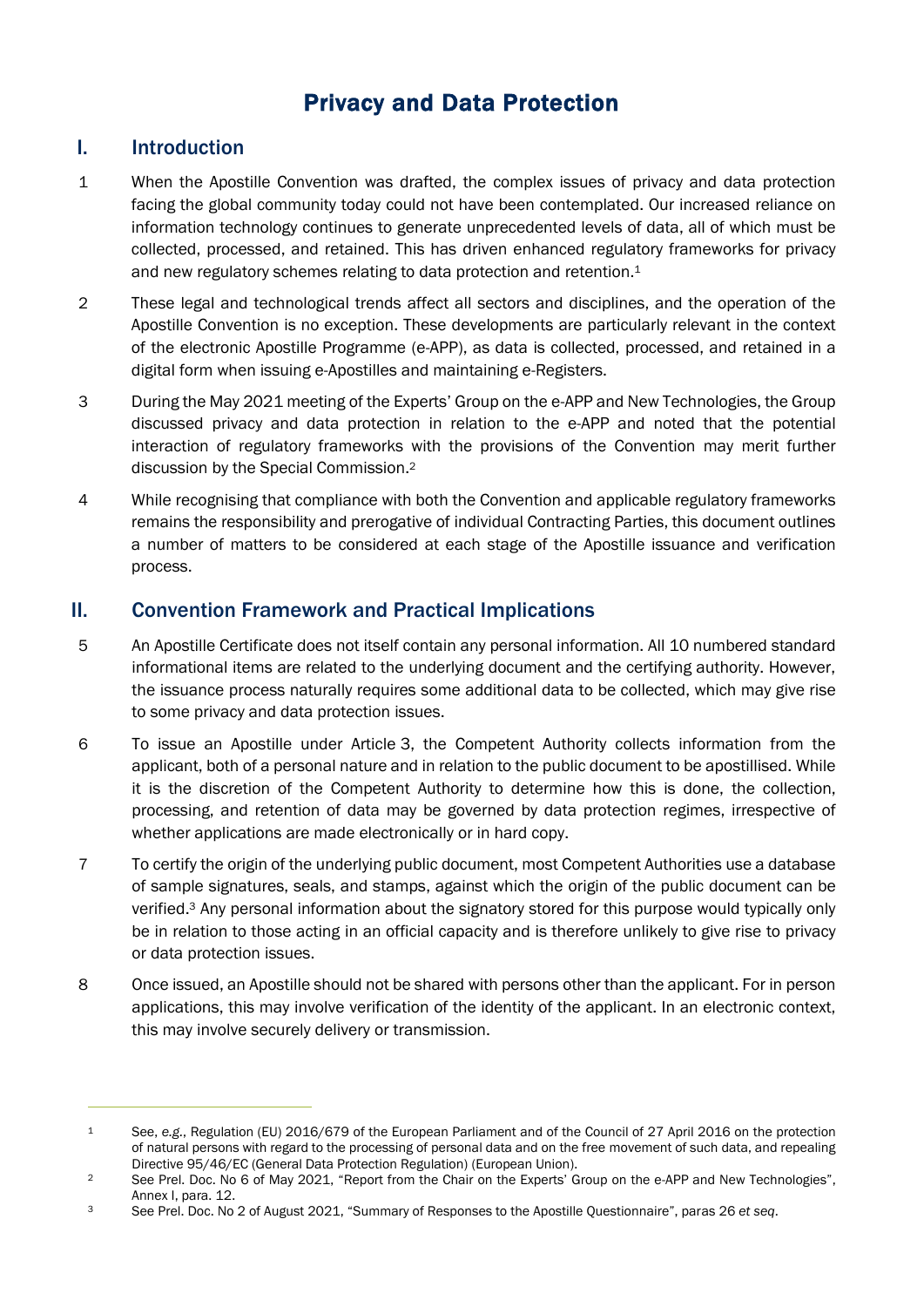- 9 Once an Apostille has been issued, Article 7 requires that Competent Authorities record specific information on the certificates it issues in a "register or card index", namely:
	- a. the number and date of the Apostille certificate; and
	- b. the name of the person signing the underlying public document and the capacity in which that person has acted, or in the case of unsigned documents, the name of the authority which has affixed the seal or stamp.
- 10 Today, Competent Authorities in over a third of Contracting Parties maintain e-Registers, enabling online Apostille verification.<sup>4</sup> The majority maintain registers that are not publicly available in either electronic or paper form. Regardless of the form or accessibility of a register, the recording and retention of data for the purpose of Article 7 may give rise to a number of privacy and data protection considerations.
- 11 The first consideration relates to the type of information being recorded (*i.e.*, the data being retained). The recording requirements of Article 7(1)(a) are general in nature and those of Article 7(1)(b) are related to persons acting in an official capacity, neither of which pose problems for privacy or data protection. However, Competent Authorities may record additional information about the application and / or applicant in their register. For example, some Competent Authorities may retain an image or copy of the underlying public document. While this practice facilitates the user experience of an e-Register, the underlying public document may contain personal or otherwise sensitive information. <sup>5</sup> Depending on the nature of the information being recorded, this may give rise to privacy or data protection concerns, such as whether the applicant must give express consent to the collection and retention of their personal data (and whether and how that consent can be revoked).
- 12 The second relevant consideration is security. While the text of Article 7(2) invites Apostille verification requests from "any interested person", in practice this is generally deemed to refer to the applicant and intended recipient(s) of the Apostille. The register should not be accessible to persons who do not have access to the relevant Apostille, or a need to verify its authenticity. In this context, the e-APP Forum has stressed the importance of preventing "fishing expeditions" (*i.e.*, attempts by users of an e-Register to access or collect information about Apostilles that they have not received) through random numbering and / or requiring a separate code.<sup>6</sup>
- 13 The third consideration relates to the period of data retention. The Convention does not impose any time limitations on the validity of an Apostille, nor does it impose a specific retention period for records in a register. This means that an Apostille does not expire and is valid for as long as it remains identifiable and attached to the underlying public document.<sup>7</sup> Accordingly, the registers maintained by Competent Authorities must be able to offer verification of these Apostilles. The Special Commission has previously noted that it is a matter for each Contracting Party to develop objective criteria regarding how long Apostille records should be retained. <sup>8</sup> With the introduction of e-Registers, the recommendation has evolved, encouraging Contracting Parties to maintain access to entries online for "as long as possible".<sup>9</sup>

<sup>4</sup> See "Implementation Chart of the e-APP" available on the Apostille Section of the HCCH website at < [www.hcch.net](http://www.hcch.net/) >.

<sup>5</sup> The relevance of data protection laws in the context of displaying the underlying public document (and / or the Apostille) in an e-Register was identified by the e-APP Forum as early as 2012 (see 11(c) of the Seventh (Izmir) Forum), and has been recalled on multiple occasions since: see, *e.g.*, C&R No 28 of the Tenth (The Hague) Forum (endorsed by C&R No 21 of the 2016 SC).

<sup>6</sup> See C&R No 29 of the Tenth (The Hague) Forum (endorsed by C&R No 21 of the 2016 SC).

<sup>&</sup>lt;sup>7</sup> The fact that an Apostille does not expire has been recognised by the e-APP Forum. See C&R No 23 of the Tenth (The Hague) Forum (endorsed by C&R No 21 of the 2016 SC).

<sup>8</sup> See C&R No 21 of the 2003 SC. It is worth noting this discussion was had in the context of Contracting Parties that maintained paper registers, or electronic registers on CDs which had limited capacity.

<sup>9</sup> See C&R No 33 of the Tenth (The Hague) Forum (endorsed by C&R No 21 of the 2016 SC).